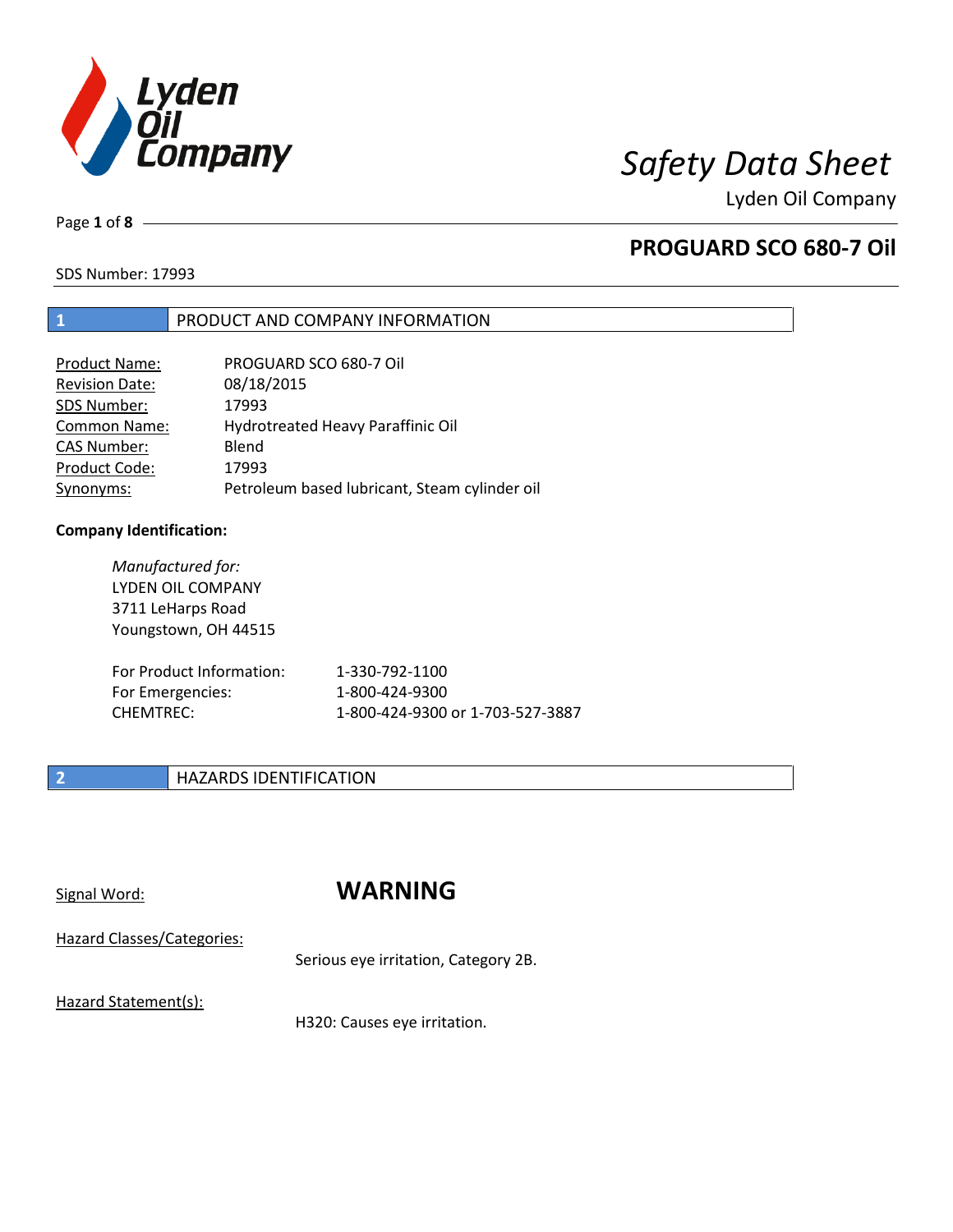

Page **2** of **8**

## **PROGUARD SCO 680-7 Oil**

SDS Number: 17993

## Precaution Statement(s):

P101: If medical advice is needed, have product container or label at hand. P102: Keep out of reach of children. P103: Read label before use. P305+351+338: IF IN EYES: Rinse cautiously with water for several minutes. Remove contact lenses if present and easy to do – continue rinsing.

Other Hazard Statement(s):

Repeated exposure may cause skin dryness or cracking.

| COMPOSITION / INFORMATION ON INGREDIENTS |  |
|------------------------------------------|--|
|------------------------------------------|--|

Ingredients:

*Mixture of the substances listed below with nonhazardous additions.*

| <b>Chemical Name</b>                      | <b>CAS Number</b> | Percentage |
|-------------------------------------------|-------------------|------------|
| Residual oils, petroleum, solvent dewaxed | 64742-62-7        | 80-90      |
| Polybutene                                | 9003-29-6         | 10-15      |
| Additives                                 | N/A               | $<$ 5      |

*\*Any concentration shown as a range is to protect confidentiality or is due to batch variation.*

| <b>FIRST AID MEASURES</b> |
|---------------------------|
|                           |

### Description of First Aid Measures:

Inhalation:

If symptoms develop, move victim to fresh air. If symptoms persist, obtain medical attention.

Skin Contact:

Wash with soap and water. Remove contaminated clothing and wash before reuse. Get medical attention if needed.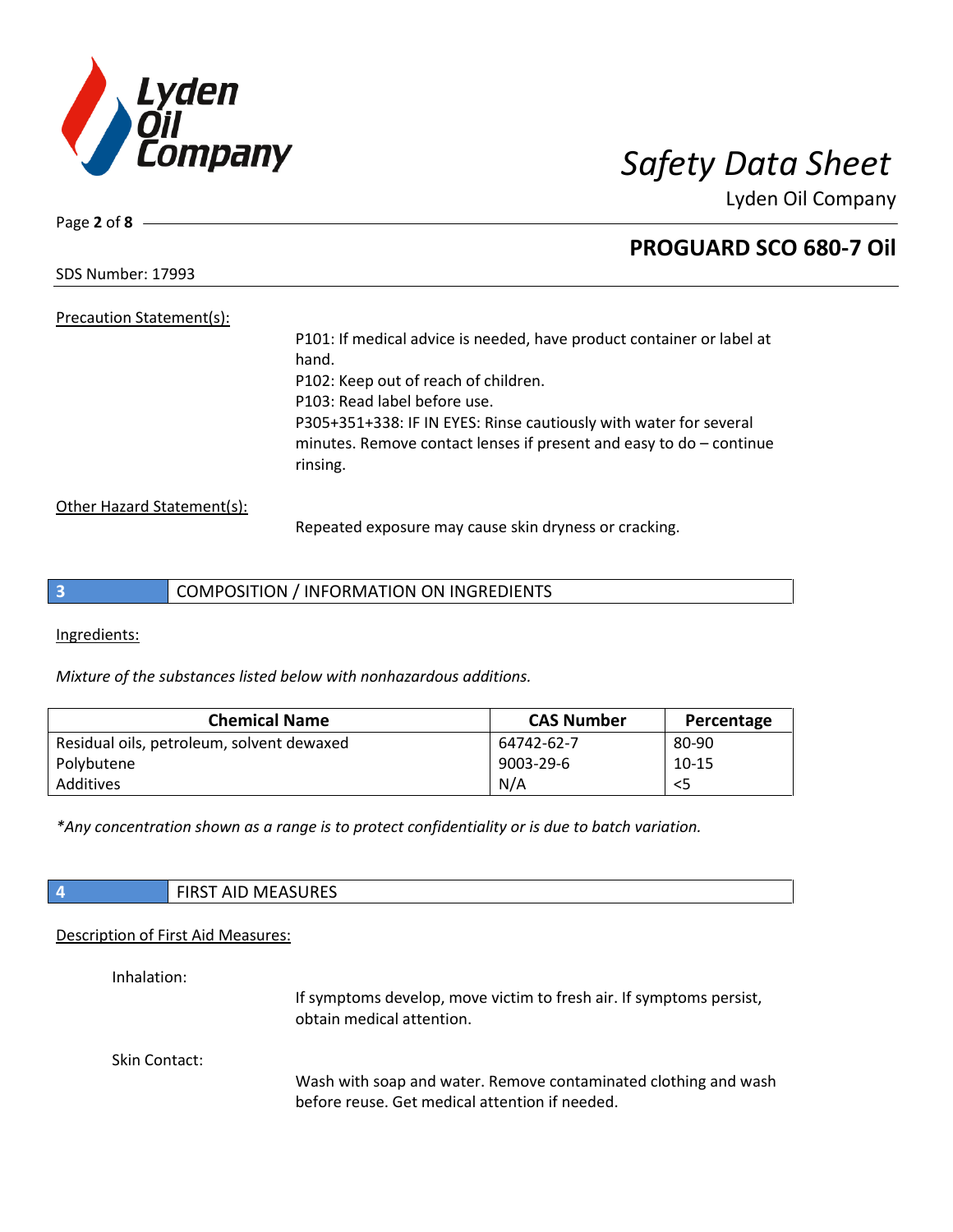

| Page 3 of 8 $\longrightarrow$                 |                             |                                                                                                                                                              |
|-----------------------------------------------|-----------------------------|--------------------------------------------------------------------------------------------------------------------------------------------------------------|
| SDS Number: 17993                             |                             | <b>PROGUARD SCO 680-7 Oil</b>                                                                                                                                |
|                                               |                             |                                                                                                                                                              |
| Eye Contact:                                  |                             | Rinse opened eye for several minutes under running water. If                                                                                                 |
|                                               |                             | symptoms persist, consult medical attention.                                                                                                                 |
| Ingestion:                                    |                             |                                                                                                                                                              |
|                                               | attention.                  | Rinse mouth with water. If symptoms develop, obtain medical                                                                                                  |
| Symptoms and Effects, both acute and delayed: |                             |                                                                                                                                                              |
|                                               |                             | No further relevent data available.                                                                                                                          |
| <b>Recommended Actions:</b>                   |                             |                                                                                                                                                              |
|                                               |                             | Treat symptomatically. Call a doctor or poison<br>control center for guidance.                                                                               |
| 5<br>FIRE FIGHTING MEASURES                   |                             |                                                                                                                                                              |
| Recommended Fire-Extinguishing Equipment:     |                             |                                                                                                                                                              |
|                                               |                             | Use dry powder, foam, or carbon dioxide fire<br>extinguishers. Water may be ineffective in fighting<br>an oil fire unless used by experienced fire fighters. |
| Possible Hazards During a Fire:               |                             | Hazardous combustion products may include: A                                                                                                                 |
|                                               |                             | complex mixture of airborne solid and liquid                                                                                                                 |
|                                               |                             | particulates and gases (smoke). Carbon monoxide.<br>Unidentified organic and inorganic compounds.                                                            |
| <b>Recommendations to Firefighters:</b>       |                             | No special measures required.                                                                                                                                |
|                                               | ACCIDENTAL RELEASE MEASURES |                                                                                                                                                              |

### **6** ACCIDENTAL RELEASE MEASURES

Personal Precautions:

Avoid contact with skin, eyes, and clothing. Keep away from sources of ignition.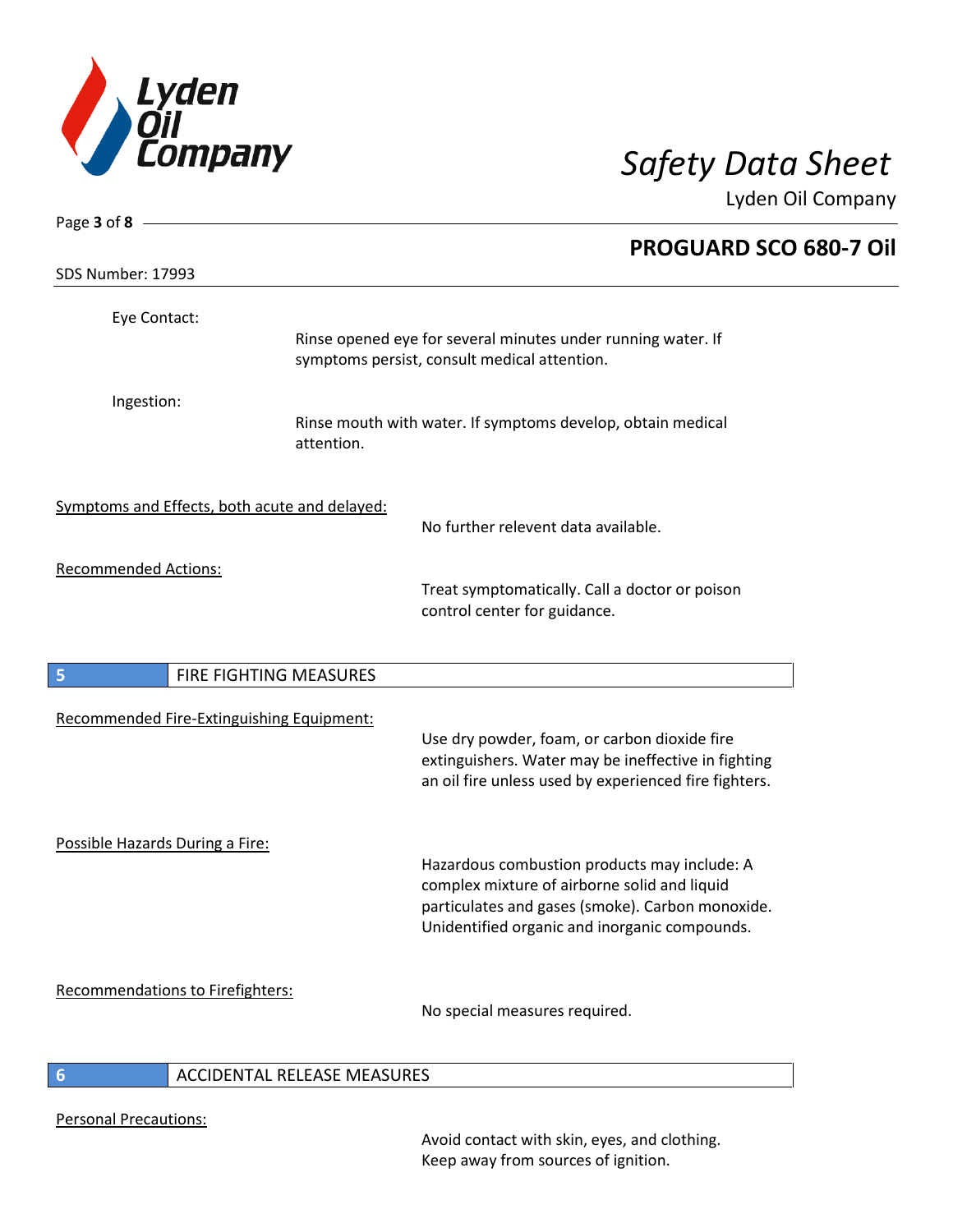

| Page 4 of 8 $-$                   |                                         |                                                                                                                     |  |
|-----------------------------------|-----------------------------------------|---------------------------------------------------------------------------------------------------------------------|--|
|                                   |                                         | <b>PROGUARD SCO 680-7 Oil</b>                                                                                       |  |
| SDS Number: 17993                 |                                         |                                                                                                                     |  |
| <b>Emergency Procedures:</b>      |                                         |                                                                                                                     |  |
|                                   |                                         | Contain spilled material, collect in suitable and<br>properly labled containers.                                    |  |
| <b>Environmental Precautions:</b> |                                         |                                                                                                                     |  |
|                                   |                                         | Do not allow to reach sewage system or any water<br>course.                                                         |  |
|                                   |                                         | Do not allow to enter ground waters.                                                                                |  |
| Cleanup Procedures:               |                                         | Pick up excess with inert absorbant material.                                                                       |  |
| $\overline{7}$                    | <b>HANDLING AND STORAGE</b>             |                                                                                                                     |  |
| <b>Handling Precautions:</b>      |                                         |                                                                                                                     |  |
|                                   |                                         | Handle with care and avoid spillage on the floor.<br>Do not cut, weld, drill, grind, braze, or solder<br>container. |  |
| <b>Storage Requirements:</b>      |                                         |                                                                                                                     |  |
|                                   |                                         | Keep container tightly sealed.<br>Keep away from sources of ignition.                                               |  |
| 8                                 | EXPOSURE CONTROLS / PERSONAL PROTECTION |                                                                                                                     |  |
| <b>Exposure Limits:</b>           |                                         |                                                                                                                     |  |
|                                   | No data available.                      |                                                                                                                     |  |
| <b>Engineering Controls:</b>      |                                         | All ventilation should be designed in accordance<br>with OSHA standard (29 CFR 1910.94).                            |  |
| Personal Protective Equipment:    |                                         | Wash hands before breaks and at the end of work.<br>Use safety glasses and gloves.                                  |  |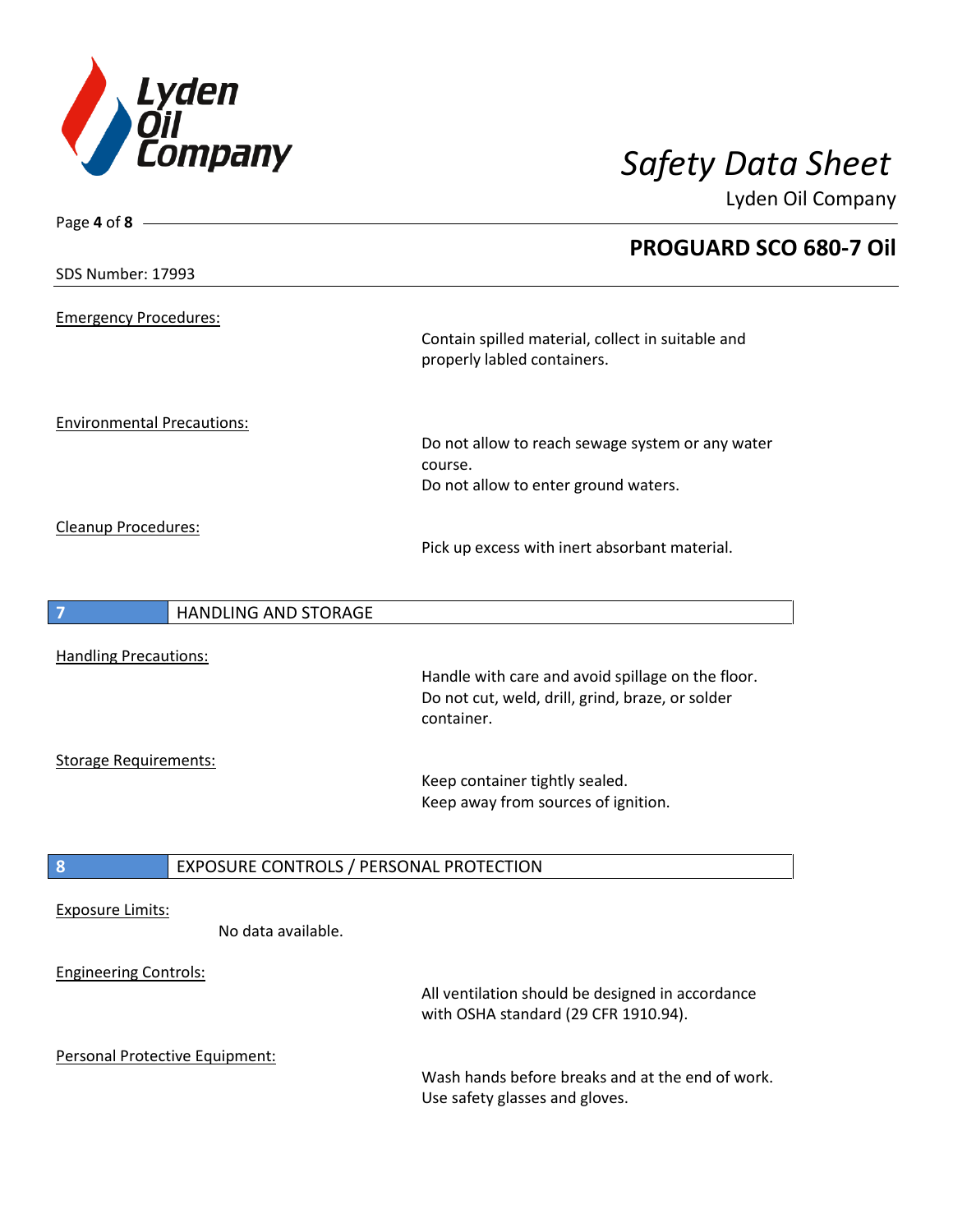

SDS Number: 17993

Page **5** of **8**

## **PROGUARD SCO 680-7 Oil**

# **9** PHYSICAL AND CHEMICAL PROPERTIES

| Color:                        | Dark amber                                   |
|-------------------------------|----------------------------------------------|
| <b>Physical State:</b>        | Liquid                                       |
| Odor:                         | Data not available                           |
| Odor Threshold:               | Data not available                           |
| pH:                           | Data not available                           |
| <b>Melting Point:</b>         | Data not available                           |
| <b>Boiling Point:</b>         | $315°$ F                                     |
| <b>Boiling Range:</b>         | Data not available                           |
| Flash Point:                  | 250° C / 482° F (COC Method)                 |
| <b>Evaporation Rate:</b>      | Data not available                           |
| Flammability:                 | Data not available                           |
| Flammability Limits:          | Data not available                           |
| Vapor Pressure:               | Data not available                           |
| Vapor Density:                | Data not available                           |
| <b>Relative Density:</b>      | 7.44 pounds per gallon at 60°F               |
| Solubilities:                 | Insoluble in water                           |
| <b>Partition Coefficient:</b> | Data not available                           |
| Auto-Ignition Temperature:    | Data not available                           |
| Decomposition Temperature:    | Data not available                           |
| Viscosity:                    | 680 mm <sup>2</sup> /sec (kinematic at 40°C) |

| ി 0 | STABILITY AND REACTIVITY |
|-----|--------------------------|
|     |                          |

| Stability:                  | Stable under normal conditions.                                  |
|-----------------------------|------------------------------------------------------------------|
| Reactivity:                 | Not reactive under normal conditions.                            |
| Conditions to Avoid:        | Extreme temperature, sparks, open flame, and<br>direct sunlight. |
| <b>Hazardous Reactions:</b> | No known hazardous reactions.                                    |
| Incompatible Materials:     | No further relevant information available.                       |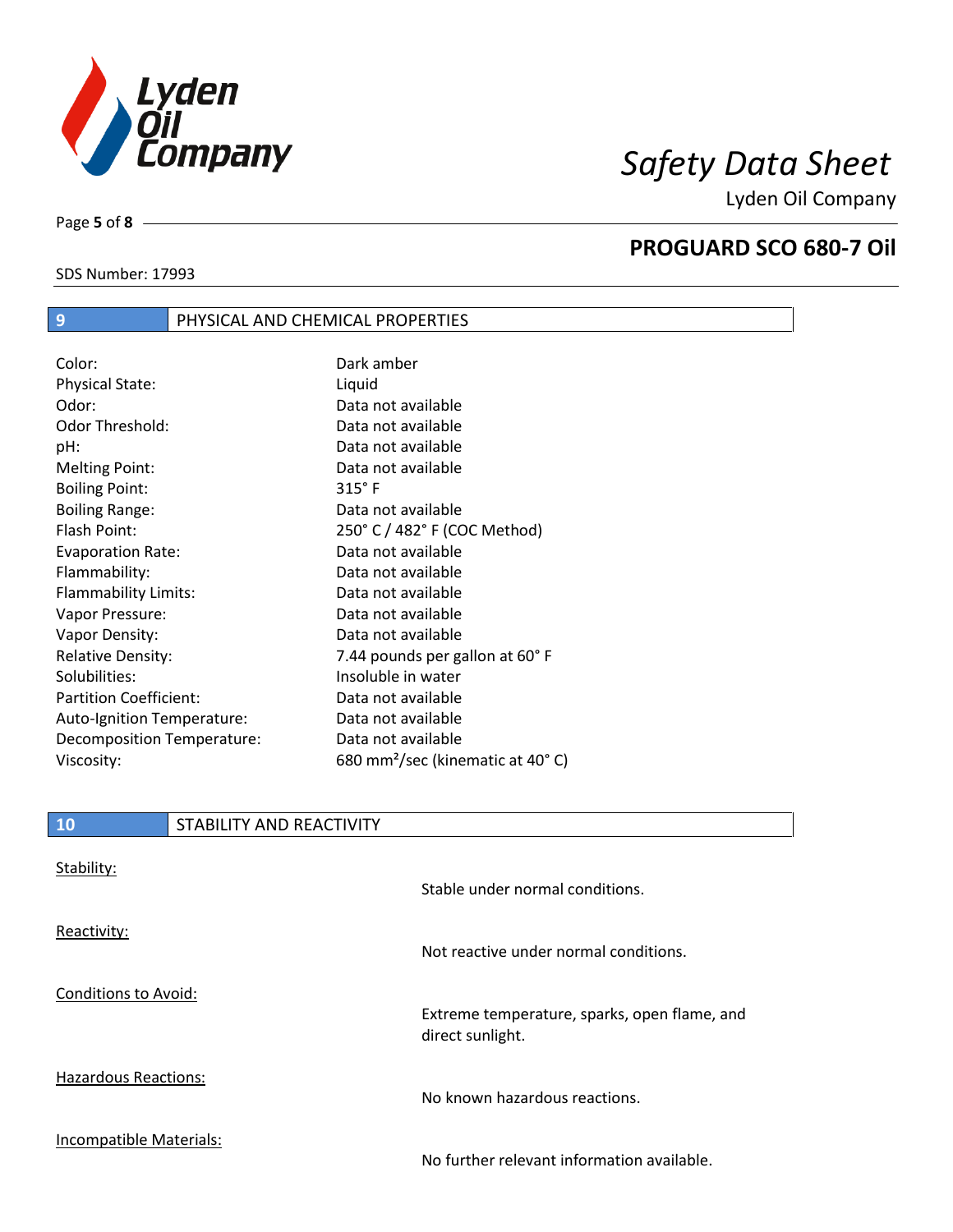

**PROGUARD SCO 680-7 Oil**

Lyden Oil Company

SDS Number: 17993

Page **6** of **8**

Decomposition Products:

Hazardous decomposition products are not expected to form.

| 11                           | <b>TOXICOLOGICAL INFORMATION</b>    |                                                                                                                                                                                                             |
|------------------------------|-------------------------------------|-------------------------------------------------------------------------------------------------------------------------------------------------------------------------------------------------------------|
| Routes of Exposure:          |                                     | Skin and eye contact are the primary routes of<br>exposure although exposure may occur following<br>accidental ingestion.                                                                                   |
| <b>Exposure Effects:</b>     |                                     | Repeated skin contact may cause dermatitis or an<br>oil acne.                                                                                                                                               |
| <b>Measures of Toxicity:</b> |                                     | <b>Component Acute Toxicity Estimates:</b><br>Residual oils, petroleum, solvent dewaxed:<br>Oral LD50: >5000 mg/kg (rat)<br>Dermal LD50: >2000 mg/kg (rabbit)<br>Inhalative LC50: 2.18 mg/l (4 hours) (rat) |
|                              | Carcinogenic/Mutagenic Precautions: | Non-carcinogenic and not expected to be<br>mutagentic.                                                                                                                                                      |
| 12                           | <b>ECOLOGICAL INFORMATION</b>       |                                                                                                                                                                                                             |

### Ecological Precautions:

Avoid exposing to the environment.

Ecological Effects:

No specific environmental or aquatic data available.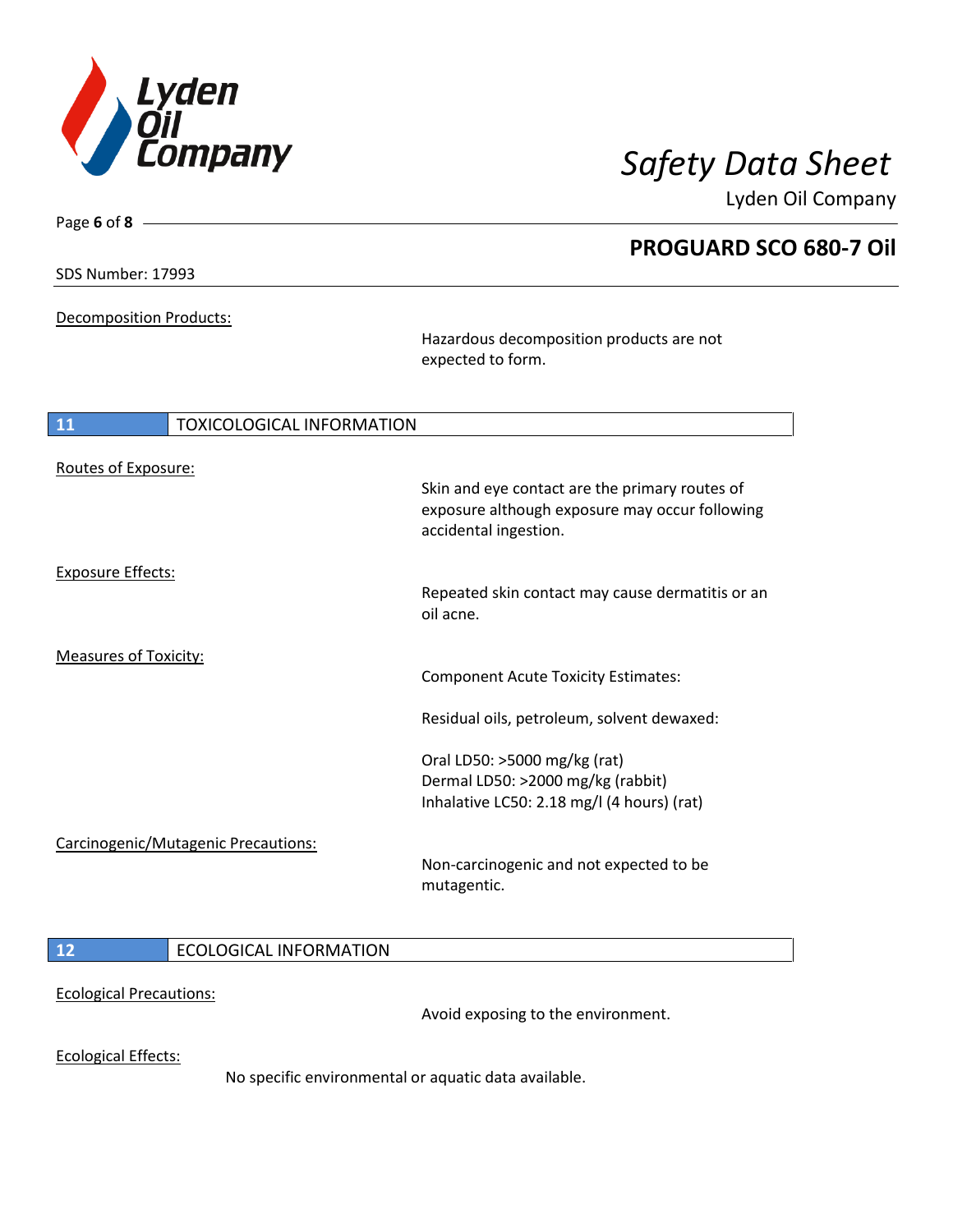

**PROGUARD SCO 680-7 Oil**

Lyden Oil Company

SDS Number: 17993

| 13                                  |  | <b>DISPOSAL CONSIDERATIONS</b> |                                                                                             |
|-------------------------------------|--|--------------------------------|---------------------------------------------------------------------------------------------|
| Disposal Methods:                   |  |                                |                                                                                             |
|                                     |  |                                | Dispose of waste material in accordance with all<br>local, state, and federal requirements. |
| Disposal Containers:                |  |                                | Use properly approved container for disposal.                                               |
| <b>Special Precautions:</b>         |  |                                | Do not flush to surface waters or drains.                                                   |
| 14                                  |  | TRANSPORT INFORMATION          |                                                                                             |
| <b>UN Number:</b>                   |  | Data not available             |                                                                                             |
| <b>UN Shipping Name:</b>            |  | Data not available             |                                                                                             |
| <b>Transport Hazard Class:</b>      |  | Data not available             |                                                                                             |
| Packing Group:                      |  | Data not available             |                                                                                             |
| <b>Environmental Hazards:</b>       |  |                                |                                                                                             |
|                                     |  |                                | Data not available                                                                          |
| <b>Bulk Transport Guidance:</b>     |  |                                |                                                                                             |
|                                     |  |                                | Data not available                                                                          |
| <b>Special Precautions:</b>         |  |                                |                                                                                             |
|                                     |  |                                | Not regulated by DOT.                                                                       |
|                                     |  |                                |                                                                                             |
| 15<br><b>REGULATORY INFORMATION</b> |  |                                |                                                                                             |

This material and all of its components are listed on the Inventory of Existing Chemical Substances under the Toxic Substances Control Act.